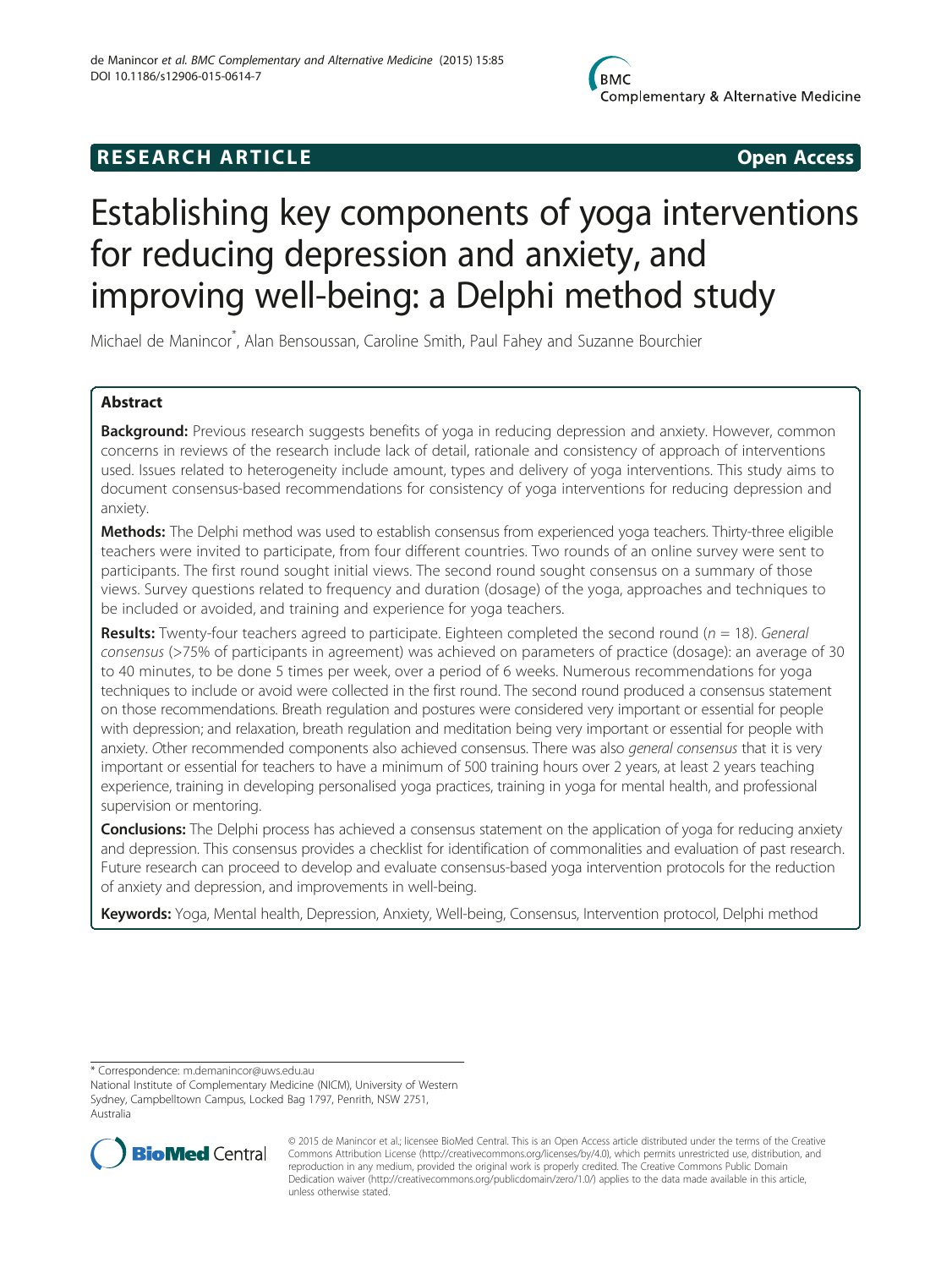#### Background

Mental health concerns affect many Australians. In 2011– 12, 3 million Australians (13.6%) reported having a mental and/or behavioural condition. Mood (affective) disorders, including depression, were the most prevalent (2.1 million people or 9.7% of the population), followed by anxiety related problems (850,100 people or 3.8%) [\[1](#page-8-0)].

Current treatments for depression and anxiety include a range of pharmaceutical medications, psychological therapies, electro-convulsive therapy, complementary and lifestyle interventions, and a combination of these [\[2](#page-8-0)-[10](#page-8-0)]. Questions about side effects, placebo effects, cost effectiveness, individual choice, access to services, compliance, ethics and long term benefits, remain unclear.

There is increasing interest in the potential role of yoga as an intervention for mental health concerns [[5,7,11-14](#page-8-0)]. Yoga is a wholistic multi-dimensional system of health and well-being that focuses on the mind and its functions, with multi-component mind-body practices, including four main categories of practice: i) physical postures and movement; ii) breathing exercises; iii) relaxation; and iv) mindfulness and meditation. Other aspects of yoga practice include cultivation of positive values, thoughts and attitudes, and lifestyle factors. It is a multi-dimensional intervention that can be tailored to the needs of each individual.

Yoga practices may be done individually or in group classes. Yoga may be appealing to people who are concerned with the stigma associated with conventional mental health treatments, or with the narrow focus of a diagnosis-treatment approach that defines much of current mental illness treatment, and are instead attracted to a broader focus on mind-body or lifestyle interventions, for living a healthier, happier and flourishing life [\[15\]](#page-8-0). Yoga is also increasingly available, and may prove cost-effective compared to other types of mental health treatments. Yoga could also be used as an adjunct to conventional treatments. A yoga practice can be modified for people with specific concerns, such as pregnant women, who are frequently reluctant to use medications. When used to assist people in treatment or recovery from injury, illness or disability, it is often referred to as yoga therapy [\[16](#page-8-0),[17](#page-8-0)]. Finally, yoga may simultaneously have a range of other desirable effects in general health and well-being. Many yoga practitioners view yoga as a way to promote both physical and mental health, rather than a treatment for specific illness [[12\]](#page-8-0).

Prior research, including several systematic reviews, suggests benefits of yoga in reducing depression and anxiety [\[15,18-](#page-8-0)[27](#page-9-0)]. However, the variety in severity of symptoms, types of interventions, and limitations of trial methodology and reporting, suggest that the findings must be interpreted with caution [[28](#page-9-0),[12](#page-8-0)]. A common concern in the research reviews is the considerable heterogeneity and lack of detail, rationale and consistency of approach in the types of yoga-based interventions between the various studies [\[29,22,28,](#page-9-0)[12\]](#page-8-0). As yoga includes a broad range of practice and techniques, variability and lack of details about the interventions included in the studies makes it very difficult to draw generalizable conclusions of the benefits of yoga and identification of effectiveness of key components of interventions.

The aim of this study is to document 'expert opinion' in use of yoga interventions for depression and anxiety, by drawing upon the cumulative knowledge and experience of experienced practitioners in the field. We aim to produce a consensus statement documenting recommended elements of yoga interventions for these conditions, which can later be used to guide and evaluate evidence-based research in the area.

#### **Methods**

A modified Delphi technique was used [\[30\]](#page-9-0). The Delphi technique uses anonymity, iteration and controlled feedback to arrive at a consensus; it is economical and not constrained by geographical limitations. This method gives equal weighting to views of each participant reducing the risk of one particular participant or view dominating. The study was given ethics approval by the University of Western Sydney, Human Research Ethics Committee (approval number H9523).

#### Delphi process and participant selection

Potential components for yoga-based interventions were drawn together from literature and experienced clinicians to generate a questionnaire. Thirty-three yoga teachers/ therapists working in the field of yoga and mental health were identified by the primary researcher through literature reviews and professional networks, and invited by email to participate in the study. Eligibility for participation included the equivalent of minimum training required for Senior or Level 3 membership of Yoga Australia (1000 hours training and 10 years teaching experience; double the training requirements for E-RYT 500 with Yoga Alliance, USA); specialized training and experience in teaching people one-to-one and developing personalised yoga practices for individual needs; and a minimum of 5 years experience working as a yoga teacher/therapist with people experiencing mental health concerns including depression or anxiety. Twenty-four of the 33 agreed to participate. Two rounds of an online questionnaire using Survey Monkey were sent to participants over a period of 5 months, from May to September, 2012. Survey questions related to expected benefits of yoga for various degrees of symptom severity, recommended frequency and duration of yoga practice ("dosage" of yoga) required to achieve expected benefit, approaches and techniques to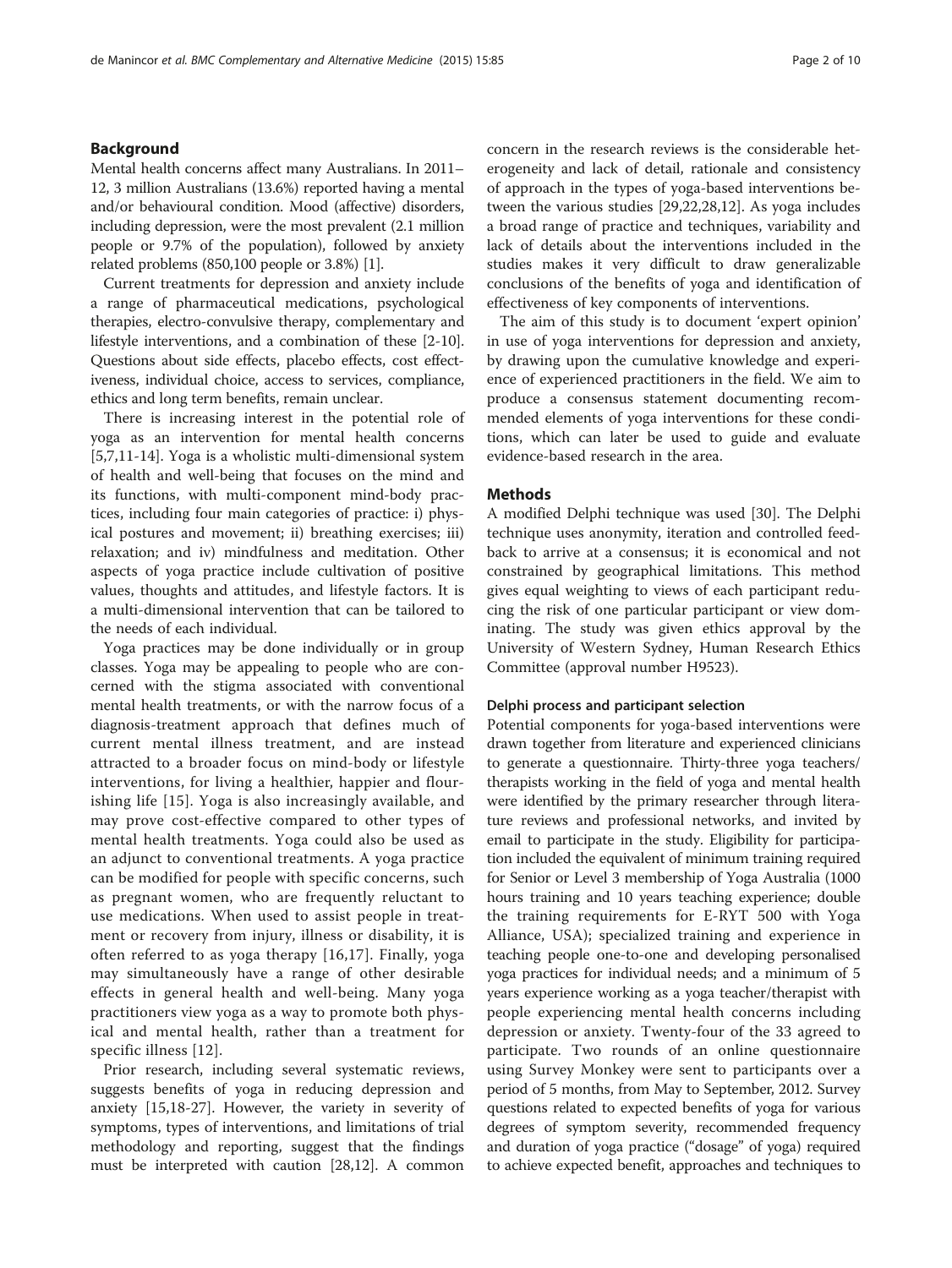be included or avoided, and required training and experience for yoga teachers. Questionnaires used are provided as Additional files [1](#page-8-0) and [2](#page-8-0). The first round sought initial views of participants, which were summarised and redistributed to the group. The second round sought responses to the relative importance of each item, which were rated as:

#### Not recommended not important somewhat important very important essential

Responses were collated as frequency per response category. Level of consensus is measured as the number ratings given in each response category. We define general consensus as more than 75% (14/18) of participants rating in a particular response category. Results are reported as a summary of consensus from both rounds of questionnaires.

#### Results

Thirty-three eligible yoga teachers, experienced in the field of mental health, were invited to participate in round one of the survey. Twenty-four (19 female and 5 male) agreed to participate, and eighteen (13 female and 5 male) completed the second round ( $n = 18$ ). Participants were from four different countries - Australia (14), India (3), Switzerland (1), and USA (6). Ten participants were also mental health professionals (psychologist or medical doctor), although this was not an eligibility requirement.

#### Practice parameters (or "dosage" of the yoga intervention)

There was general consensus that doing a suitable individually tailored yoga practice under the guidance of a teacher required a minimum of 15 minutes per session to be of any benefit, and that an average of 30 to 40 minutes was recommended to maximize benefit. Also, the general consensus was for a minimum of 4 sessions per week to achieve benefit, and preferably an average of 5 to 6 times per week to achieve maximum benefit, and to be done over a minimum period of 6 weeks (Table 1).

#### Practice recommendations - Yoga protocols

#### Main components of recommended yoga practice and their relative importance

There was *general consensus* that any or all of the four main components of yoga practice (postures, regulation of breathing, relaxation, and meditation) would be

recommended in an individually tailored yoga practice for reducing depression or anxiety. There was also general consensus that breath regulation was very important or essential in yoga practices for reducing both depression and anxiety, and that yoga postures were very important or essential for reducing depression, and somewhat or very important, but less essential, for reducing anxiety. And, there was general consensus that relaxation and meditation were very important or essential for reducing anxiety, and a mixture of somewhat important, very important or essential, without general consensus on their relative importance for reducing depression (Tables [2](#page-3-0) and [3\)](#page-4-0).

#### Recommended approaches and techniques

Numerous and detailed recommendations for particular approaches and techniques to include or avoid for people with depression or anxiety were given in the round 1 questionnaire. These were summarised and their relative importance rated in round 2. Some approaches and techniques were recommended for reducing both depression and anxiety. Others were recommended for reducing either depression or anxiety.

There was general consensus that yoga is most beneficial when the different components or techniques of yoga practice are used with an integrated and individualised approach (i.e. in combination or conjunction with each other, according to the suitability for each individual).

There was also general consensus that recommended approaches and techniques for reducing depression or anxiety were the same as recommendations for increasing positive emotions and well-being.

#### Recommended approaches and techniques for reducing BOTH depression and anxiety

There was *general consensus* that the following approaches and techniques would be recommended for reducing both depression and anxiety.

- a. Regulation of breathing: Relaxed abdominaldiaphragmatic breathing is very important or essential.
- b. Postures: Coordinated flow of breath with movements in postures is very important or essential.
- c. Relaxation: There was no particular approach to relaxation techniques that was considered very important or essential for reducing both depression and anxiety.

| Table 1 General consensus achieved on recommended parameters ("dosage") of yoga practice |  |
|------------------------------------------------------------------------------------------|--|
|------------------------------------------------------------------------------------------|--|

| Practice parameter           | Recommended minimum | Recommended average      |
|------------------------------|---------------------|--------------------------|
| Duration of each session     | 15 minutes          | 30 to 40 minutes         |
| <b>Frequency of sessions</b> | 4 sessions per week | 5 to 6 sessions per week |
| Duration over time           | 6 weeks             | n/a                      |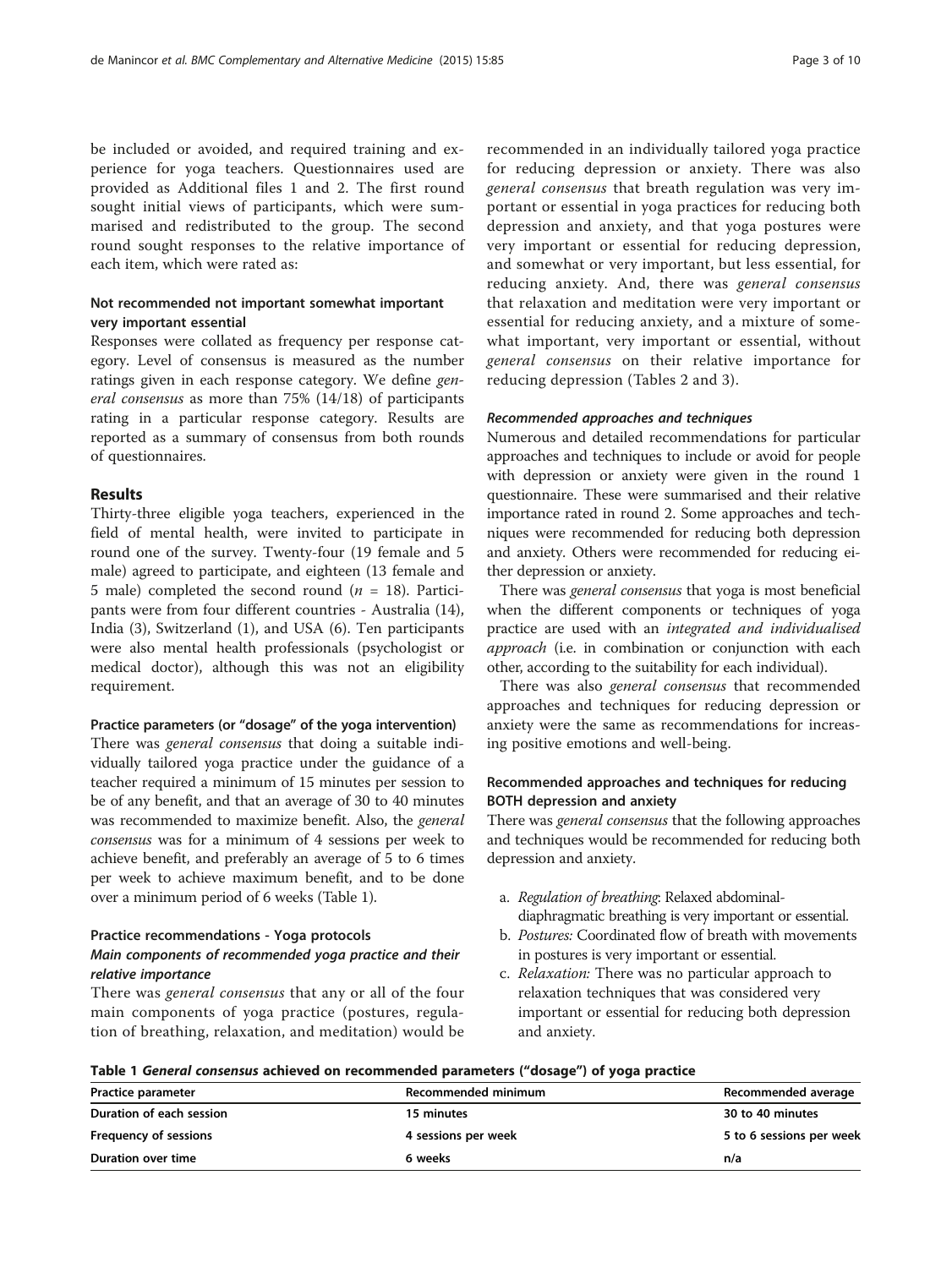#### <span id="page-3-0"></span>Table 2 Relative importance of components of yoga practice for reducing depression or anxiety

|                               | General consensus on being<br>very important or essential |                         |
|-------------------------------|-----------------------------------------------------------|-------------------------|
| Component of<br>yoga practice | for reducing<br>depression                                | for reducing<br>anxiety |
| Breath regulation             | Yes                                                       | Yes                     |
| Postures                      | Yes                                                       | $No*$                   |
| Relaxation                    | No                                                        | Yes                     |
| Meditation                    | Nο                                                        | Yes                     |

\*Note: there was general consensus that postures were a somewhat or very important, but less essential component for reducing anxiety.

d. Meditation: Even though meditation in general was considered less essential for reducing depression, mindfulness techniques (learning to focus attention on observing the present experience, without judgement) was considered very important or essential for reducing both depression and anxiety. Active meditation techniques that give the mind something to do or focus on (rather than just observation; e.g. counting, repeated words or phrases (mantra); visualisation; image or symbol; candle gazing; or smiling heart), or other active meditation techniques (such as moving, chanting or guided meditations), were also considered very important or essential for reducing depression, and somewhat or very important, but less essential for reducing anxiety.

General consensus was also achieved on recommendations for other components of yoga practice and yogic lifestyle for reducing both depression and anxiety.

- e. Other components of yoga practice: Cultivation of positive values, attitudes and behaviours, including gratitude, kindness and compassion; and awareness of negative sensory input (pratyahara), including TV, movies, music, multi-media, or news, were both considered very important or essential. Other components were considered somewhat or very important, but less essential, including formulation of meaningful affirmations and intentions (samkalpa); visualisation and symbolic imagery techniques (*bhavana*); use of sound or chanting (from any suitable language or culture); cultivation of spirituality or prayer (isvarapranidhana); repetition of meaningful words or phrases (*mantra*); and meaningful symbolic gestures (nyasa & mudra).
- f. Other components of yogic lifestyle: Cultivating positive relationships; education and developing self-empowering knowledge; social involvement and support (linking with a supportive community - sanga); lifestyle factors including diet, smoking, drugs, alcohol,

sleep, work and exercise; and exposure to sunlight and natural environments, were each considered very important or essential. Service to others (including volunteer work); pleasing environment, free from clutter, with good ventilation and natural light; and education about yoga teachings and potential benefits of yoga, were also considered somewhat or very important, but less essential.

#### Additional approaches and techniques recommended for reducing depression.

Along with recommendations for reducing both depression and anxiety, there was general consensus on recommendation of the following approaches and techniques for reducing depression.

- a. Regulation of breathing: A focus on inhalation, comfortable holding after inhalation, and right nostril breathing, especially on inhalation, were considered somewhat or very important, but less essential. Cooling breath (sitali) and rapid breathing techniques (such as kapalabhati) were considered as less or not important.
- b. Postures: Moving repetition of postures, rather than longer holding; chest and heart opening, backward bending postures and movements, that also focus on inhalation; dynamic sequences of postures, including sun salutations; doing a range of different postures to keep it interesting; were each considered somewhat or very important, but less essential.
- c. Relaxation: Active focus on the physical body (e.g. body awareness scan, progressive muscle relaxation) to shift focus of attention away from mind and thoughts; visualisations that are positive and energising (e.g. sun, open space) were considered very important or essential; and guided relaxation techniques, rather than self-directed, were somewhat or very important, but less essential.
- d. Meditation: Giving a specific concept, idea or value to focus on, that is positive, energising, or confidence building for the person was considered very important or essential.
- e. Other components of yoga practice: There were no additional components of yoga practice recommended for reducing depression.
- f. Other recommended yogic-lifestyle factors: Attending group yoga classes was considered somewhat or very important, but not essential.

#### Additional approaches and techniques recommended for reducing anxiety

Unlike depression, the main components of yoga practice that were considered most important for reducing anxiety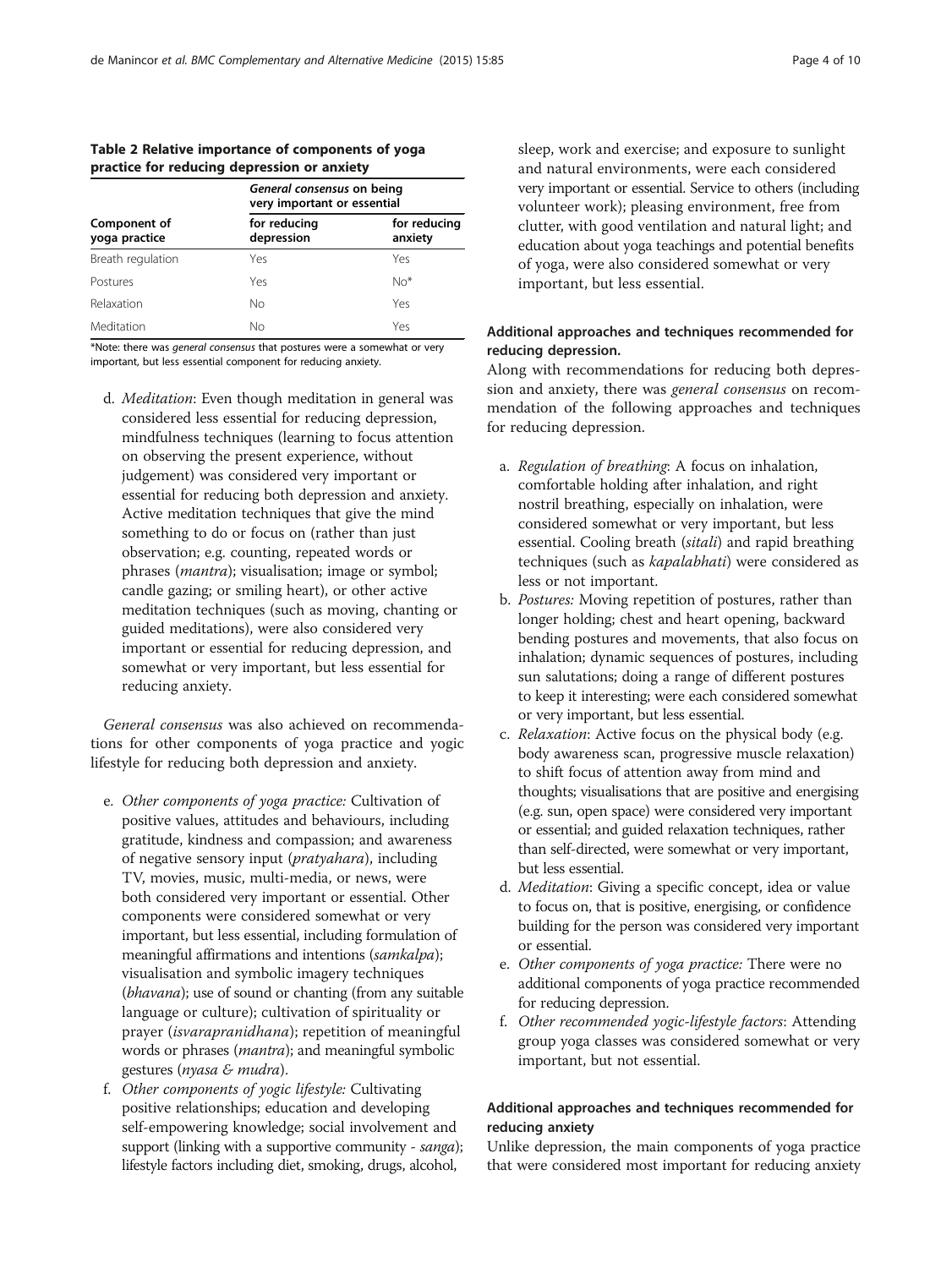#### <span id="page-4-0"></span>Table 3 Consensus on importance of approaches and techniques for reducing depression or anxiety, and improving positive emotions and well-being

| Round 1 - recommendations                                                                                                    | Round 2 -<br>General consensus on importance |                              |  |
|------------------------------------------------------------------------------------------------------------------------------|----------------------------------------------|------------------------------|--|
|                                                                                                                              |                                              |                              |  |
|                                                                                                                              | Depression                                   | Anxiety                      |  |
| Abdominal breathing                                                                                                          | Very important/essential                     | Very important/essential     |  |
| Focus on inhalation                                                                                                          | Important/less essential                     | No recommendation            |  |
| Focus on exhalation                                                                                                          | No recommendation                            | Very important/essential     |  |
| Comfortable holding after inhalation                                                                                         | Important/less essential                     | Important/Essential to AVOID |  |
| Comfortable holding after exhalation                                                                                         | No recommendation                            | Important/less essential     |  |
| Alternate nostril breathing                                                                                                  | No recommendation                            | Important/less essential     |  |
| Right nostril breathing, especially on inhalation                                                                            | Important/less essential                     | No recommendation            |  |
| Left nostril breathing, especially on exhalation                                                                             | No recommendation                            | Important/less essential     |  |
| Cooling breath (sitali)                                                                                                      | Less or not important                        | Important/less essential     |  |
| Rapid breathing techniques, such as kapalabhati                                                                              | Less or not important                        | Important/Essential to AVOID |  |
| "humming bee" breath (bhramari)                                                                                              | No recommendation                            | Very important/essential     |  |
| Regulating the breath to be calm and steady                                                                                  | No recommendation                            | Very important/essential     |  |
| Postures - approaches & techniques                                                                                           | For reducing                                 | For reducing                 |  |
|                                                                                                                              | Depression                                   | Anxiety                      |  |
| Coordinated flow of breath with movement                                                                                     | Very important/essential                     | Very important/essential     |  |
| Chest and heart opening, backward bending postures and<br>movements, that also focus on inhalation                           | Important/less essential                     | No recommendation            |  |
| Moving repetition of postures (rather than long holding)                                                                     | Important/less essential                     | No recommendation            |  |
| Dynamic sequences of postures, including sun salutations                                                                     | Important/less essential                     | No recommendation            |  |
| A range of different postures, to keep it interesting                                                                        | Important/less essential                     | No recommendation            |  |
| Postures that have a calming effect, rather than energising                                                                  | No recommendation                            | Very important/essential     |  |
| Resting, relaxing or restorative postures                                                                                    | NO CONSENSUS                                 | Important/less essential     |  |
| Forward-bending postures                                                                                                     | No recommendation                            | Important/less essential     |  |
| Postures and movements that focus on exhalation                                                                              | No recommendation                            | NO CONSENSUS                 |  |
| Simple, gentle sequences of postures                                                                                         | No recommendation                            | NO CONSENSUS                 |  |
| Relaxation - approaches & techniques                                                                                         | For reducing                                 | For reducing                 |  |
|                                                                                                                              | Depression                                   | Anxiety                      |  |
| Focus on abdominal breathing, lengthening exhale                                                                             | Not considered                               | Very important/essential     |  |
| Active focus on physical body (e.g. body-scan; progressive muscle<br>relaxation), to shift focus away from mind and thoughts | Very important/essential                     | NO CONSENSUS                 |  |
| Done with visualisations, that are positive, expansive and energising,<br>e.g. sun, open space.                              | Very important/essential                     | No recommendation            |  |
| Done with visualisations, that have a calming effect                                                                         | No recommendation                            | NO CONSENSUS                 |  |
| Using guided relaxation techniques, rather than self directed                                                                | Important/less essential                     | No recommendation            |  |
| Restorative (passive-supported) postures                                                                                     | NO CONSENSUS                                 | Important/less essential     |  |
| With legs elevated                                                                                                           | NO CONSENSUS                                 | NO CONSENSUS                 |  |
| Resting between and after postures                                                                                           | NO CONSENSUS                                 | NO CONSENSUS                 |  |
| Meditation - approaches & techniques                                                                                         | For reducing                                 | For reducing                 |  |
|                                                                                                                              | Depression                                   | <b>Anxiety</b>               |  |
| Mindfulness (learning to focus attention on observing the present                                                            | Very important/essential                     | Very important/essential     |  |

Mindfulness (learning to focus attention on observing the present experience, without judgement)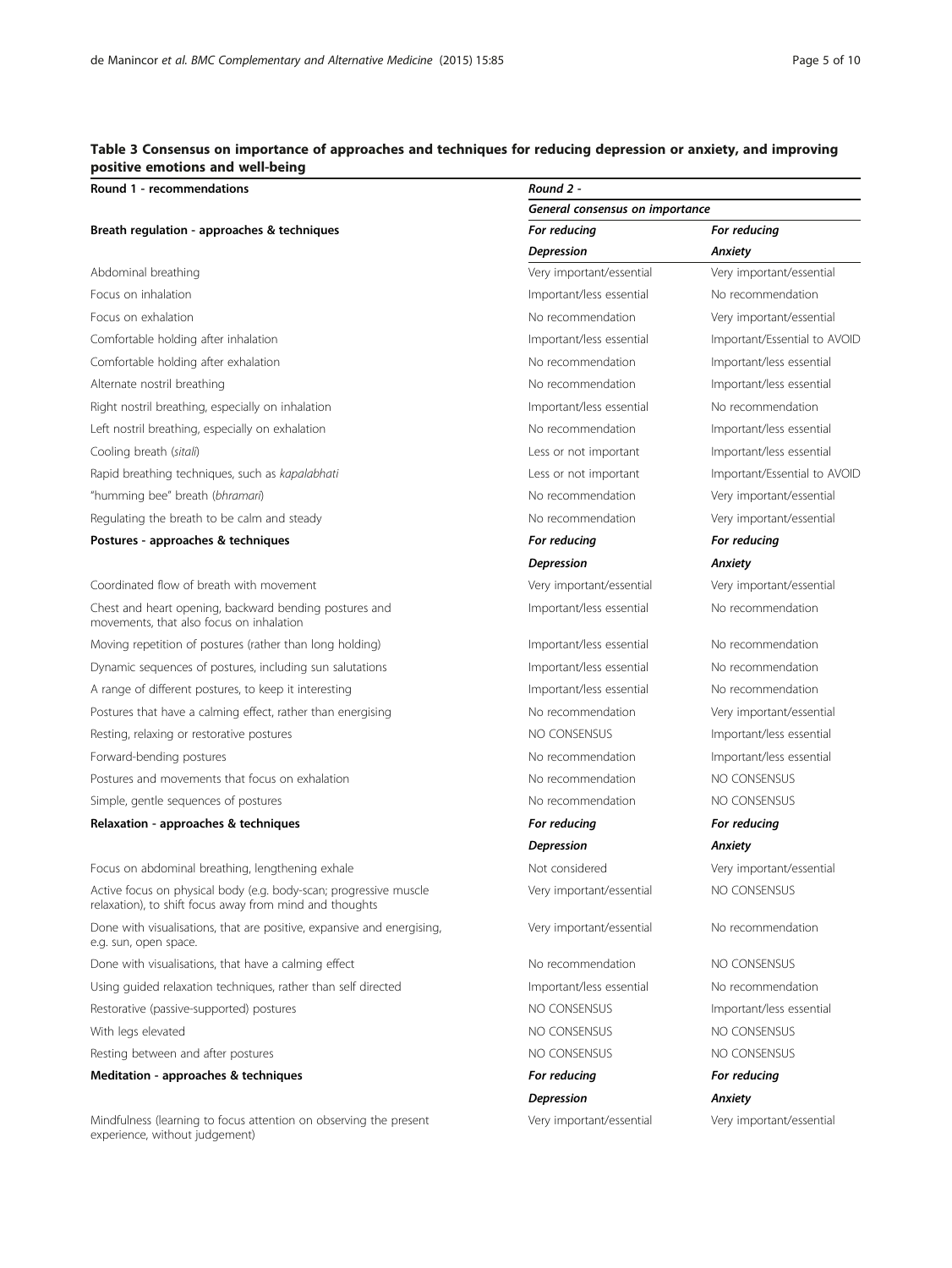#### Table 3 Consensus on importance of approaches and techniques for reducing depression or anxiety, and improving positive emotions and well-being (Continued)

| Something for the mind to do and focus on, rather than just observation<br>(e.g. counting, repeated words or phrases (mantra); visualisation; image or<br>symbol; candle gazing; smiling heart) | Very important/essential | Important/less essential |
|-------------------------------------------------------------------------------------------------------------------------------------------------------------------------------------------------|--------------------------|--------------------------|
| Active meditations, e.g. moving, chanting, guided visualisations                                                                                                                                | Very important/essential | Important/less essential |
| A concept, idea or value, such as something positive, energising,<br>confidence building, gratitude.                                                                                            | Very important/essential | No recommendation        |
| A concept, idea or value, such as something positive, calming,<br>confidence building, gratitude.                                                                                               | No recommendation        | Important/less essential |
| Other components of yoga practice                                                                                                                                                               | For reducing             | For reducing             |
|                                                                                                                                                                                                 | Depression               | <b>Anxiety</b>           |
| Cultivation of positive values, attitudes and behaviours (including<br>gratitude, kindness, compassion, forgiveness)                                                                            | Very important/essential | Very important/essential |
| Awareness of negative sensory input (including TV, movies, music,<br>literature, multi-media, news)                                                                                             | Very important/essential | Very important/essential |
| Formulation of meaningful affirmations and intentions (samkalpa)                                                                                                                                | Important/less essential | Important/less essential |
| Visualisation and symbolic imagery techniques (bhavana)                                                                                                                                         | Important/less essential | Important/less essential |
| Sound or chanting (from any suitable language or culture)                                                                                                                                       | Important/less essential | Important/less essential |
| Spirituality and prayer                                                                                                                                                                         | Important/less essential | Important/less essential |
| Repetition of meaningful words or phrases (mantra)                                                                                                                                              | Important/less essential | Important/less essential |
| Symbolic gesture (nyasa & mudra)                                                                                                                                                                | Important/less essential | Important/less essential |
| Other components of yogic lifestyle                                                                                                                                                             | For reducing             | For reducing             |
|                                                                                                                                                                                                 | <b>Depression</b>        | Anxiety                  |
| Positive relationships                                                                                                                                                                          | Very important/essential | Very important/essential |
| Developing self-empowering knowledge                                                                                                                                                            | Very important/essential | Very important/essential |
| Social involvement and support - linking with a supportive<br>community (sanga)                                                                                                                 | Very important/essential | Very important/essential |
| Lifestyle factors, including diet, smoking, drugs and alcohol, sleep,<br>work, exercise                                                                                                         | Very important/essential | Very important/essential |
| Exposure to sunlight and natural environments                                                                                                                                                   | Very important/essential | Very important/essential |
| Service to others, including volunteer work                                                                                                                                                     | Important/less essential | Important/less essential |
| Pleasing environment, free from clutter, with good ventilation and<br>natural light                                                                                                             | Important/less essential | Important/less essential |
| Education about yoga teachings, and the potential benefits of yoga                                                                                                                              | Important/less essential | Important/less essential |
| Group yoga classes                                                                                                                                                                              | Important/less essential | No recommendation        |

were relaxation, breath regulation, and meditation. Postures were considered important, but less essential.

Along with recommendations for reducing both depression and anxiety, there was general consensus on the following approaches and techniques for reducing anxiety (Table [4](#page-6-0)).

a. Relaxation: A focus on relaxed abdominal breathing, and lengthening the exhale in relaxation techniques are considered very important or essential. Restorative (passive-supported) postures are considered somewhat or very important, but less essential. And, other components with a mixture of somewhat important, very important, or essential,

without *general consensus* on how important, included an active focus on the physical body during relaxation (e.g. body awareness scan, progressive muscle relaxation) to shift focus of attention away from mind and thoughts; and visualizations that have a calming effect for the person.

b. Regulation of breathing: Lengthening the exhalation, calm and steady breathing, and "humming bee" breathing, were considered very important or essential. And, cooling breath (sitali), alternate nostril breathing (nadi shodhana), left nostril breathing, especially on exhalation, and comfortable holding after exhalation were each considered somewhat or very important, but less essential.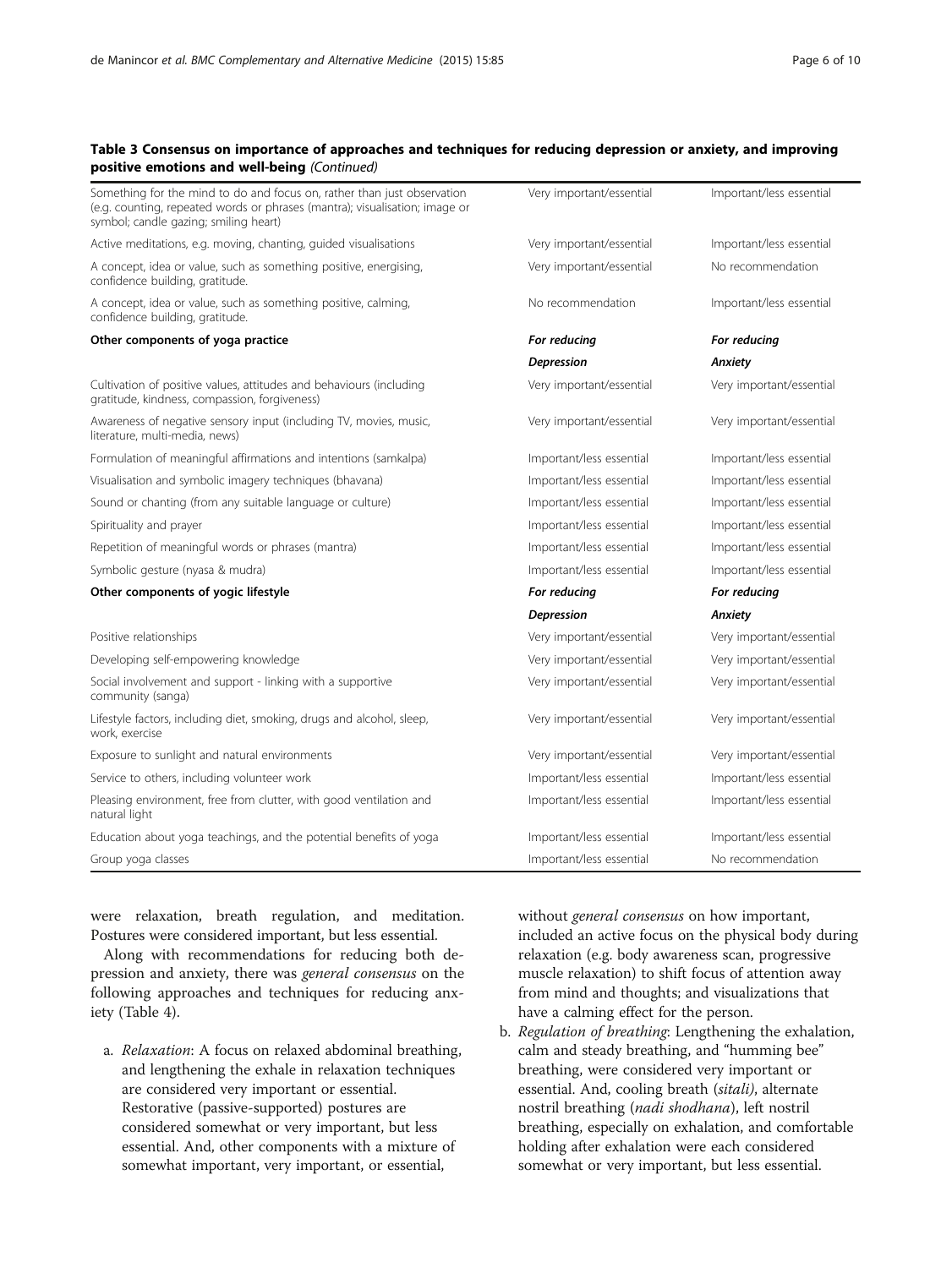| Round 1 - recommendations to avoid                                                                   | Round 2 - General consensus achieved: |                                 |
|------------------------------------------------------------------------------------------------------|---------------------------------------|---------------------------------|
|                                                                                                      | For people with Depression            | For people with Anxiety         |
| Meditation practices without any specific focus (such as emptiness<br>or inner silence meditation)   | Important or Essential to AVOID       | Important or Essential to AVOID |
| Rapid breathing techniques, such as kapalabhati (if anxiety or history<br>of trauma is also present) | Important or Essential to AVOID       | Important or Essential to AVOID |
| Strong, vigorous or strenuous postures                                                               | Important or Essential to AVOID       | Important or Essential to AVOID |
| Yoga done in heated, crowded, enclosed spaces                                                        | No consensus                          | Important or Essential to AVOID |
| Any practices which are too introspective                                                            | No consensus                          | Important or Essential to AVOID |
| Techniques that emphasise ability, accomplishment, performance,<br>competition                       | No recommendation                     | Important or Essential to AVOID |
| Techniques that require difficult and complex instructions                                           | No recommendation                     | Important or Essential to AVOID |
| Comfortable holding after inhalation                                                                 | No recommendation                     | Important or Essential to AVOID |

#### <span id="page-6-0"></span>Table 4 Consensus on approaches and techniques to AVOID, for people with depression or anxiety

- c. Meditation: Giving a specific concept, idea or value to focus on, that is positive, calming, or confidence building for the person was considered somewhat or very important, but less essential.
- d. Postures: Doing yoga postures that have a calming effect, rather than energising, was considered very important or essential. And, forward bending postures, and resting, relaxing or restorative postures, were considered somewhat or very important, but less essential. Other approaches were recommended with a mixture of somewhat important, very important, or essential, but without general consensus on how important, included, simple gentle sequences of postures, and postures that focus on exhalation.
- e. Other components of yoga practice and yogic-lifestyle: There were no additional components of yoga practice or yogic-lifestyle recommended for reducing anxiety.

#### Approaches and techniques recommended to AVOID

There was *general consensus* that it is important, very important or essential to avoid a number of yoga practices or techniques for both depression and anxiety, and some techniques particularly for anxiety.

- a. Recommended to AVOID for BOTH depression and anxiety: Rapid breathing techniques should be avoided for anxiety, and for depression if a history of anxiety or trauma is also indicated. It is also recommended to avoid meditation practices without a specific focus (such as emptiness or inner silence) for both depression and anxiety; and strong or strenuous postures, if there is low motivation or energy.
- b. Additional techniques to AVOID for anxiety: yoga done in heated, crowded or enclosed spaces, and breath regulation that focuses on holding after

inhalation should be avoided for people with anxiety. And, techniques and practices that emphasize ability, accomplishment or competition, or require difficult and complex instructions, should also be avoided.

#### Training and experience of yoga teachers - Delivery of the yoga intervention protocols

General consensus was achieved in recommendations for training and experience of yoga teachers delivering the protocol for people with depression or anxiety. It was considered very important or essential for teachers to have a minimum of 500 training hours over 2 years, 2 years teaching experience, training in developing personalised yoga practices, training in yoga for mental health, and professional supervision or mentoring.

#### Expected benefits

There was general consensus that a benefit of 50% to 90% (median 80%) reduction of symptoms of depression or anxiety, and associated increases in positive emotions and well-being, would be expected for a person with mild or moderate depression or anxiety doing a suitable, individually tailored yoga practice, based on these protocols, under the guidance of a suitably trained and experienced teacher, and generally done in conjunction with other forms of treatment or intervention. There was also general consensus that less benefit would be expected for more severe conditions.

#### **Discussion**

The aim of this Delphi study was to identify by general consensus components of yoga practice that could be used in the development of intervention protocols and future research evaluating yoga for reducing depression or anxiety and improving well-being. The Delphi technique has successfully been used to reach consensus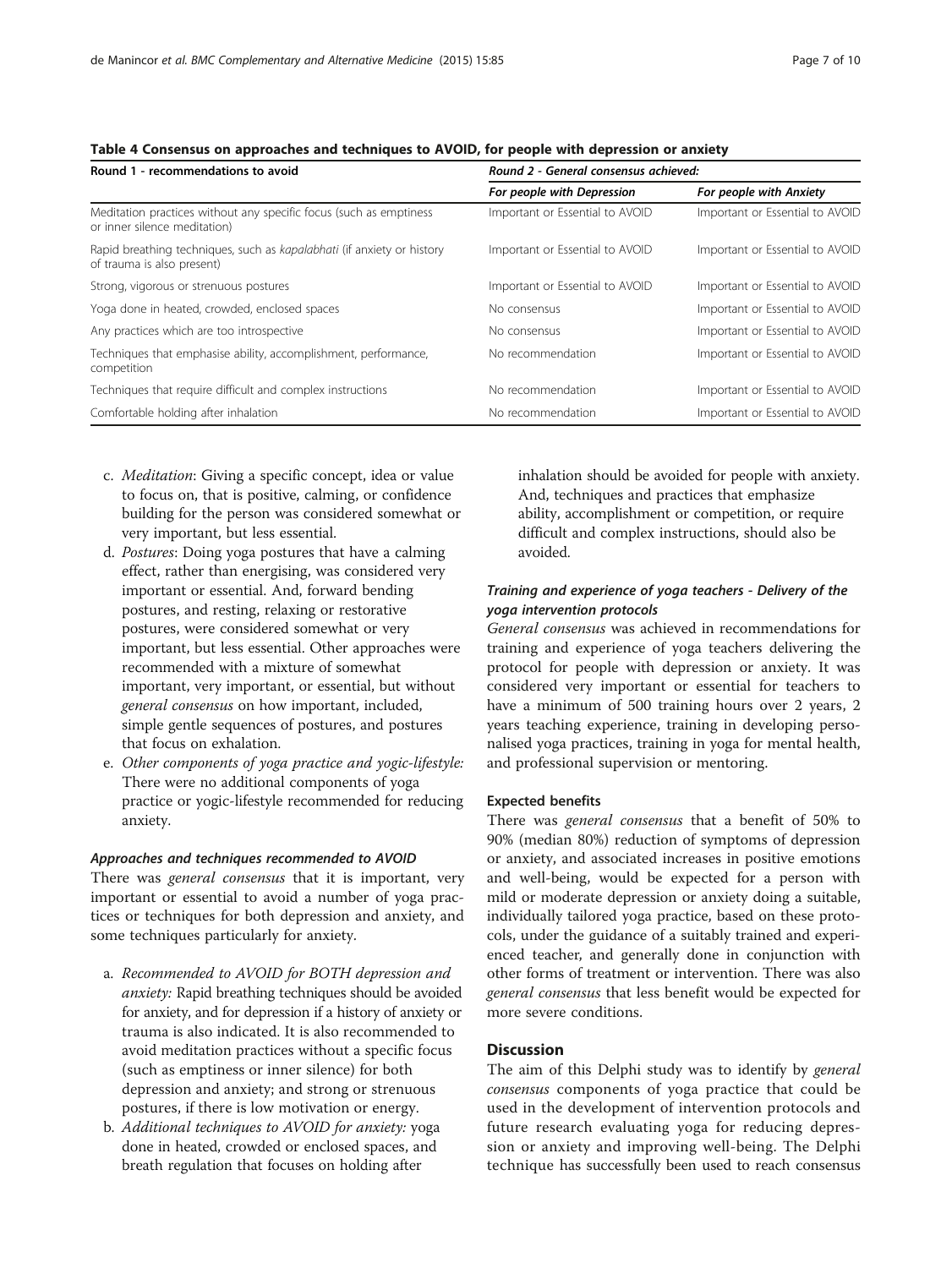in medical and health services research [[31](#page-9-0)], and complementary medicine treatment protocols, including yoga for musculoskeletal conditions [\[32\]](#page-9-0), and acupuncture [[33](#page-9-0)-[35](#page-9-0)].

Yoga teachers from four different countries, experienced in the field of mental health participated in two rounds of an online survey. Moderate recruitment and completion rates indicate professional interest in the importance of addressing identified issues of heterogeneity in yoga interventions in prior research.

Survey questions related to three main areas of yoga intervention protocols: parameters of frequency and duration of yoga practice (or "dosage" of yoga); approaches and techniques to be included or avoided; and required training and experience for yoga teachers delivering the interventions. A fourth area was related to expected benefits from the interventions. General consensus (>75% agreement) was achieved on a number of items in each of these areas.

Interventions in prior research are predominantly comprised of group yoga classes, with varying frequency and duration, as well as style or type of yoga taught, and most yoga teachers are primarily trained to teach group yoga classes. In this study, there was general consensus that a suitable individually-tailored yoga practice, with lessons and guidance on a one-to-one basis from a suitably trained and experienced teacher, would be beneficial for people with depression or anxiety. This is consistent with current treatment recommendations on the importance of individually tailored treatment approaches in mental health [\[9](#page-8-0)]. People with depression may also gain benefit from group classes, perhaps due to the importance of social engagement. Individually-tailored or personal yoga practice is also consistent with historical teachings and practice of yoga [\[36](#page-9-0)], and the approach is sometimes known as 'viniyoga' [[36-38\]](#page-9-0). When yoga is used to assist people in treatment or recovery from injury, illness or disability, it is often referred to as 'yoga therapy' [[17](#page-8-0)]. Whilst group classes are popular in many parts of the world today, they are a modern, western phenomenon. Personal or home-practice, has also emerged as a controversial and polarizing issue in another Delphi study on yoga interventions for musculoskeletal conditions [[32\]](#page-9-0). This may be due to concerns about teaching supervision, compliance and monitoring of yoga practices done at home. When designing and describing yoga interventions, it is important to identify whether the yoga intervention is to be done in modern group classes, or as a personal practice, done at home. Further research to consider the relative effectiveness of each approach for reducing depression and anxiety is recommended.

A minimum amount (dosage) of 15 minutes (or preferably 30 to 40 minutes) per day, for a minimum of 4 (or preferably 5 to 6) times per week, over a minimum period of 6 weeks, is recommended as necessary to

gain benefits. Whilst this seems to be a reasonable set of recommendations, adherence to this amount of regular yoga practice amongst people who experience symptoms of depression or anxiety, may be difficult and needs to be assessed for its practicality. Further research is also required to evaluate minimum, maximum and optimum amounts of yoga required to gain benefit, as well as differences amongst people with varying severity of conditions.

Again consistent with historical approaches to yoga, results from this study provide consensus for the development of a set of intervention protocol guidelines, to be used in a non-prescriptive integrated and individualised approach (i.e. in multi-dimensional combinations, according to the suitability for each individual). This may seem at odds with common approaches to best practice, practitioner training and delivery, and research requirements for standardised interventions that are replicable. However, this indicates the importance of a pragmatic balance between evidence-based standardization and individual participant needs, and quality multi-dimensional research methodology that explores optimum patient outcomes.

The strengths of this study include moderate recruitment and completion rates, the considerable expertise and experience of participants, the open scope for recommended intervention approaches, and the reproducible Delphi method. Limitations of the study are also noted. Firstly, whilst efforts were made to invite a reasonable number and representative sample of professionals in the field, the views of those who were invited and agreed to participate may not be representative of views generally held. We have little information about those who were invited but did not participate. Panelists were largely from Australia and USA, with little representation from European or other countries, including India. There may be different cultural and professional views from different parts of the world. Consideration must be given to the popular view that yoga in countries like USA and Australia, seems to emphasise the physical aspects of yoga postures, whereas in India and some European countries, there may be a more wholistic, philosophical or psychological approach to yoga. In contrast, consensus views from the current study did not emphasise the importance of yoga postures, and include a range of wholistic approaches and techniques. The sample size of this study was too small to support and scientifically valid comparisons. Regardless, the efficacy of the consensus-based intervention protocol from the current study requires evaluation in clinical trials. Also, whilst participants were identified and invited based on eligibility criteria, specific demographic details of participants, such as age, education level, and style(s) of yoga taught, were not included. Furthermore, whilst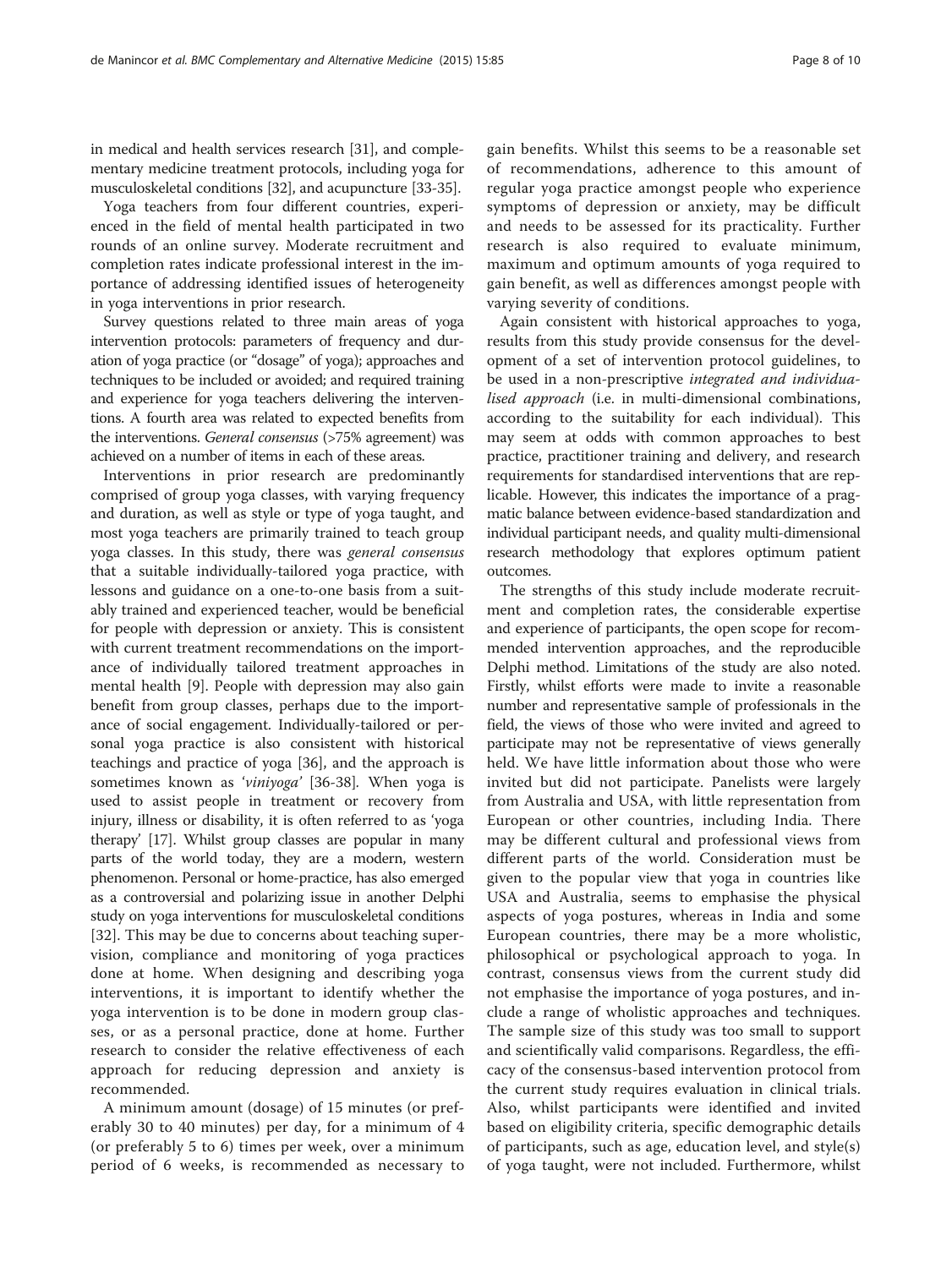<span id="page-8-0"></span>open format of the Delphi methodology is a strength for gathering views, numerous and varied responses for techniques to include in interventions were recommended, and some of these may have overlap and inconsistencies. The static process of survey methodology makes it difficult for participants to respond to each recommendation from other participants, which may effect consensus outcomes. Finally, general consensus that an average of 80% reduction of symptoms for mild or moderate severity of conditions is a substantial claim, and may require further clarification. In recommending key components and 'dosage' of yoga interventions, further consideration may need to be given to the severity and chronicity of conditions and how these are defined, particular symptoms being addressed, interactions with other forms of treatment including medications, and referral and source of diagnosis (self or health practitioner). In particular, assessment of severity of condition and distinctions between mild, moderate and severe conditions is somewhat subjective, and relies primarily on client selfreporting. In clinical practice, diagnosis by health practitioners often includes self-report measures such as the Depression, Anxiety and Stress Scale (DASS), where severity is based on conventional labels (normal, mild moderate, severe) and differences are essentially differences of degree, rather than allocation to discrete diagnostic categories postulated in classificatory systems such as the DSM [[39](#page-9-0)]. This study did not include clarification of participants' conceptualisation or understanding of these factors, nor particular descriptions of symptom reductions. Further clarification of conditions and symptoms being assessed for expected benefits is required.

#### Conclusion

The Delphi process has achieved a consensus opinion on the application of yoga-based interventions for reducing anxiety and depression, and improving the wellbeing of people with these conditions. This provides a checklist for the identification of key components, commonalities and differences in interventions in prior research in the field. Future research can proceed to develop and evaluate consensus-based yoga intervention protocols for the reduction of anxiety and depression, and improvements in well-being.

#### Additional files

[Additional file 1:](http://www.biomedcentral.com/content/supplementary/s12906-015-0614-7-s1.pdf) Yoga for Mental Health\_Delphi Questionnaire\_Round1. [Additional file 2:](http://www.biomedcentral.com/content/supplementary/s12906-015-0614-7-s2.pdf) Yoga for Mental Health\_Delphi Questionnaire\_Round2.

#### Competing interests

The authors declare that they have no competing interests.

#### Authors' contributions

All authors were involved in the conceptualisation and design of the study, and contributed to survey development. MdM conducted the study, and drafted the manuscript. MdM, AB, CS, and PF were involved in data analysis, manuscript revisions, and read and approved the final manuscript.

Authors' information<br><sup>1.</sup> National Institute of Complementary Medicine (NICM), University of Western Sydney, Campbelltown Campus MdM is also Director of the Yoga Institute (Australia) and The Yoga Foundation (Australia), and former President of Yoga Australia.

#### Acknowledgements

The authors gratefully acknowledge the individual people involved as panelists in the Delphi survey. Informed consent was provided with the understanding that panelists will remain anonymous. It is also noted that the consensus nature of a Delphi survey does not indicate an individual's agreement with the final consensus statement.

# Received: 24 November 2014 Accepted: 16 March 2015

#### References

- 1. Australian Bureau of Statistics. 4364.0. 55.001-australian health survey: first results, 2011-12. Canberra: Australian Bureau of Statistics; 2012.
- 2. Davis D, Hayes J. What Are the benefits of mindfulness? a practice review of psychotherapy-related research. Psychotherapy. 2011;48(2):198–208.
- 3. Hunot V, Churchill R, Silva De Lima M, Teixeira V. Psychological therapies for generalised anxiety disorder. Cochrane Database Syst Rev. 2007;1:CD001848.
- 4. Jorm A, Christensen H, Griffiths K, Parslow R. Effectiveness of complementary and self-help treatment for anxiety disorders. Med J Aust. 2004;181(7):S29–46.
- 5. Jorm A, Allen N, Morgan A, Purcell R. A guide to what works for depression. Melbourne: Beyond Blue; 2009.
- 6. Kessler R, Soukup J, Davis R, Foster D, Wilkey S, Van Rompay M, et al. The Use of complementary and alternative therapies to treat anxiety and depression in the united states. Amer J Psychiatry. 2001;158(2):289–94.
- 7. Kotsirilos V, Vitetta L, Sali A. A guide to evidence-based integrative and complementary medicine Elsevier Australia. Australia: Elsevier; 2011.
- 8. Mead G, Morley W, Campbell P, Greig C, McMurdo M, Lawlor D. Exercise for depression. Cochrane Database Syst Rev. 2009;3:CD004366.
- 9. Mental Health Conditions [[http://www.mindhealthconnect.org.au/mental](http://www.mindhealthconnect.org.au/mental-health-conditions)[health-conditions](http://www.mindhealthconnect.org.au/mental-health-conditions)]
- 10. Swinson R, Antony M, Bleau P. Clinical practice guidelines management of anxiety disorders. Canadian J Psychiatry. 2006;51 Suppl 2:1S–91S.
- 11. Astin J. Why patients Use alternative medicine. JAMA. 1998;79(19):1548–53. 12. Uebelacker L, Epstein-Lubow G, Gaudiano B, Tremont G, Battle C, Miller I.
- Hatha yoga for depression: critical review of the evidence for efficacy, plausible mechanisms of action, and directions for future research. J Psychiatr Pract. 2010;16(1):22–33.
- 13. van der Watt G, Laugharne J, Janca A. Complementary and alternative medicine in the treatment of anxiety and depression. Curr Opin Psychiatry. 2008;21(1):37–42.
- 14. Weintrub A. Yoga for depression. New York: Broadway Books, NY; 2004.
- 15. Uebelacker L, Tremont G, Epstein-Lubow G, Gaudiano B, Gillette T, Kalibatseva Z, et al. Open trial of Vinyasa yoga for persistently depressed individuals: evidence of feasibility and acceptability. Behav Modif. 2010;34(3):247–64.
- 16. Annapoorna K, Latha KS, Bhat SM, Bhandary PV. Effectiveness of the practice of yoga therapy in anxiety disorders: a randomized controlled trial. Asian J Psychiatry. 2001;4S1:S45.
- 17. Mohan AG, Mohan I. Yoga therapy. Boston: Shambala; 2004.
- 18. Bonura K, Pargman D. The effects of yoga versus exercise on stress, anxiety, and depression in older adults. Int J Yoga Therapy. 2009;19:79–89.
- 19. Butler LD, Waelde LC, Hastings TA, Chen XH, Symons B, Marshall J, et al. Meditation with yoga, group therapy with hypnosis, and psychoeducation for long-term depressed mood: a randomized pilot trial. J Clin Psychol. 2008;64(7):806–20.
- 20. Gothe N, Hillman C, McAuley E. The effect of acute yoga and aerobic exercise on word memory and anxiety. BMC Complement Altern Med. 2012;12(Supp 1):P127.